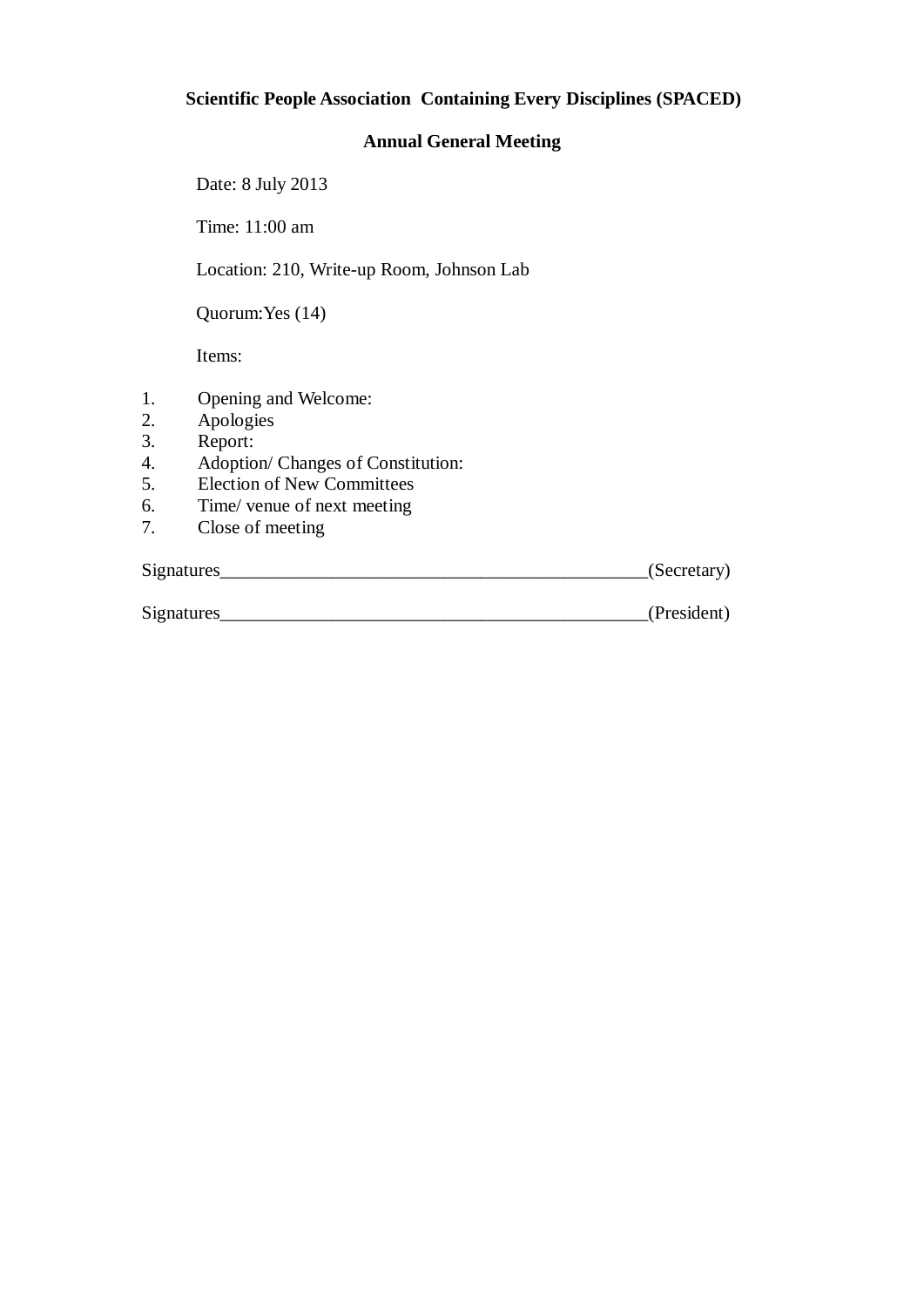## **Meeting for Scientific People Association Containing Every Disciplines (SPACED)**

Date: 8 July 2013 Location: Room 210 , Johnson Lab, North Terrace Campus, University of Adelaide. Time: 11:00 am

#### 1. **Welcome, Attendance:**

*Ben Geytenbeek* took the chair, with the permission of current president *Ian Shaw*. The meeting opens at 11:00 am.

**Attendance:** Ben Geytenbeek, Ian Lau, Brittany Howell, Bryan Banks, Natasha Maddigan, Swathi Edakkadan, Matthew Bowie, Gemma Gransbury, Jason Oliver, Andrew Hayes, Rohan Hudson, Sarah Clark, Georgii Shulga, Tim Aldridge, Tuong Cao.

#### **2. Apologies:**

**Apologies:** Megan Williams, Irene Willcocks, Rosemary Young, Ian Shaw

#### 3. **Report**:

Latest report was from  $30<sup>th</sup>$  July 2012, reporting financial status of the club. Referring to the report for further details. There has been no activity since then.

### **4. Adoption and Changes of Constitution:**

**Motion 1:** Name of the club is subjected for changes from *Scientific People Association Containing Every Disciplines (SPACED)* to *Adelaide University Sciences Association (AUScA).* Moved: Ben Geytenbeek Seconded: Jason Oliver Motion 1was carried by approval of all fifteen attending members.

**Motion 2:** The club's s constitutions are changed as followed:

- + Section 3: Objectives of the Club is changed to section 3: Objectives or purposes of the Association. This excludes the last dot point of former SPACED's objectives, which is held the same. This dot point stated that one of the objective is 'to maintain Club status as the oldest Club in the University'.
- +Section 5 (Membership), section 6 (Membership Fee), section 7 (Termination of Membership) are changed to section 5(Membership). Sub-sections of section 5 covered section 5, 6 and 7.

+Sections 8, 9, 10, 11, 12, 13, 14, 15, 16, 17, 18 are changed to section 6, 7, 8, 9, 10, 11, 12, 13, 14. Referring to the documents of these constitutions for details.

Moved: Ben Geytenbeek

Seconded: Matthew Bowie

Motion 2 was carried by approval of all fifteen attending members.

**Motion 3:** Addition of point (h) to section 6.2. *Appointment* in the constitution which has been changed after motion 2: Method of voting for the appointment of nominees to